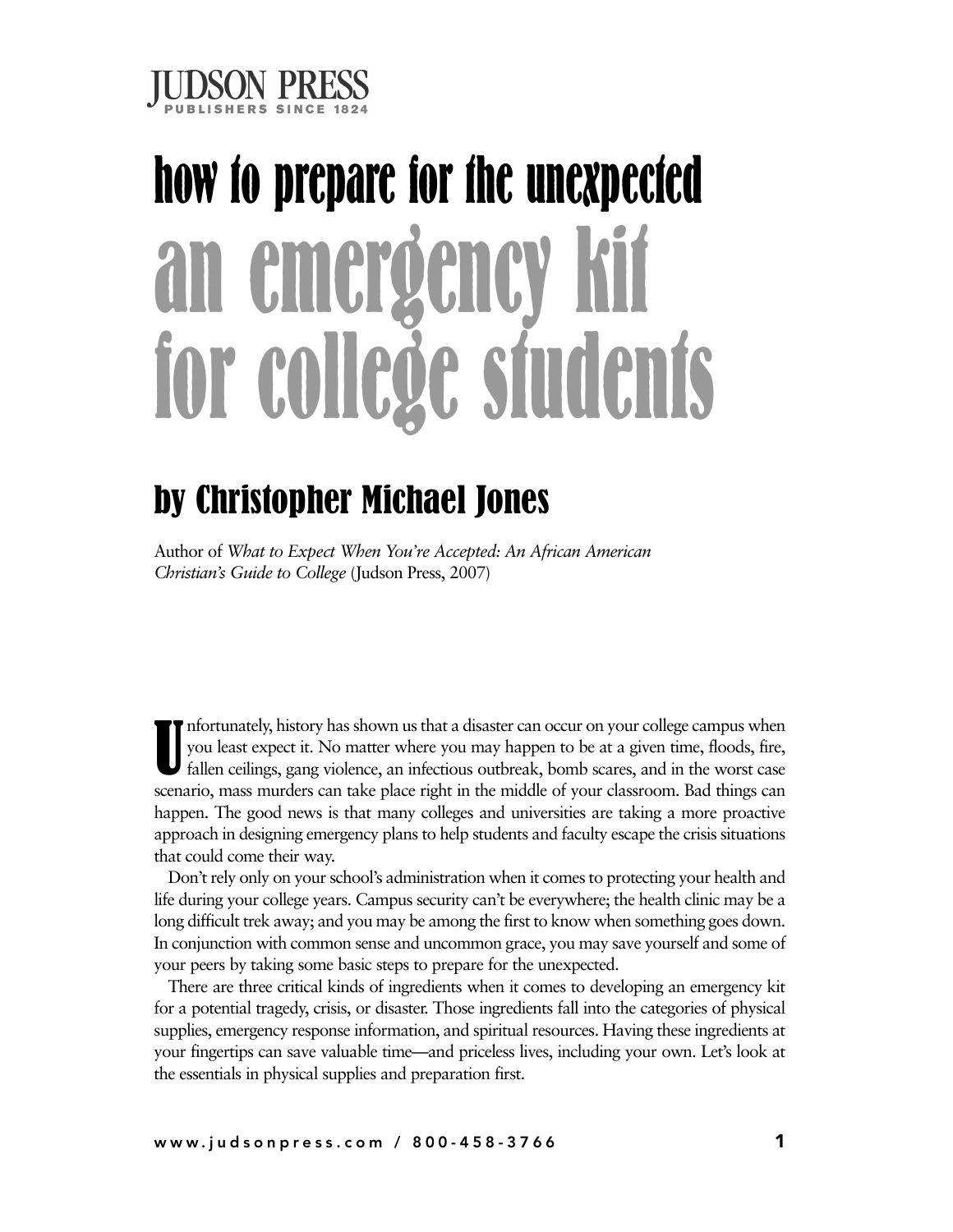

## Be Prepared—With Physical Supplies

#### **ESSENTIALS**

**Water.** If you can, store a three-day supply of bottled water in your room or storage area. At the recommended 8 cups of water daily, that translates into 1.5 gallons. In addition, purchase a box of 50 water purification tablets and store them in a safe dry place. You may need them in the event your water supply becomes contaminated. A standard source for these tablets is a company called Aquatabs (www.aquatabs.ca).

**First-aid kit.** Be sure that it includes pain reliever, burn ointment, sterile gauze pads, antibiotic ointment among other essential supplies.

**Prescription medications.** Keep all your prescription medicationsin a safe place. Write down any allergy related issues you may have and place that information in your wallet or purse where emergency personnel or Good Samaritans might find it.

**Corrective lenses.** If you wear contacts or eyeglasses make sure you have a spare pair someplace close to you, as well as supplies for your contacts.

**Transportation.** If you have a car, keep an extra set of car keys somewhere safe. Tell your family members and a trusted friend where the keys are. You may need their assistance one day—even if the emergency is as commonplace as you locking your keys in the car!

**Fire extinguisher.** Dormitories and apartment buildingstypically have one in the hallway for public use, but purchase one for your own room or rental unit. Having it handy may save precious seconds in case of a fire.

**Survival supplies.** A utility knife, flashlight, box of matches, and a pair of strong scissors will never fail you in a crisis moment. Put these items away and keep them safe. Check the flashlight batteries to ensure they haven't expired, and ensure the matches are waterproof. (StanSport Waterproof Matches are a good choice; you can order them online at www.quakekare.com). Be sure you have candles to go with the matches!

**Food.** Purchase canned goods and a variety of nonperishable dry foods. Be sure that such items have a long shelf life and that they are edible without preliminary preparation. And don't foget that manual can opener.

#### **SAFETY**

**Protective footwear.** Strong and sturdy shoes are a must. You may think I'm a bit over the top, but I always keep a pair of steel-toed shoes and knee-high gumboots in my closet.

**Gloves.** Heavy-duty gloves are invaluable should you need to clear broken glass and other types of debris.

**Extra clothes.** Store a spare set of heavy-duty clothing somewhere safe. Place the items in a vacuum-tight bag if you can. In the event of a flood, such a bag could come in handy.

**Cell phone.** Never lose sight of your mobile phone. Keep it close by (and fully charged, and grabbing your phone's charger wouldn't be a bad idea, either) at all times. And remember to enter your emergency contact name and number in the phone's memory under "ICE" (In Case of Emergency) in the address book.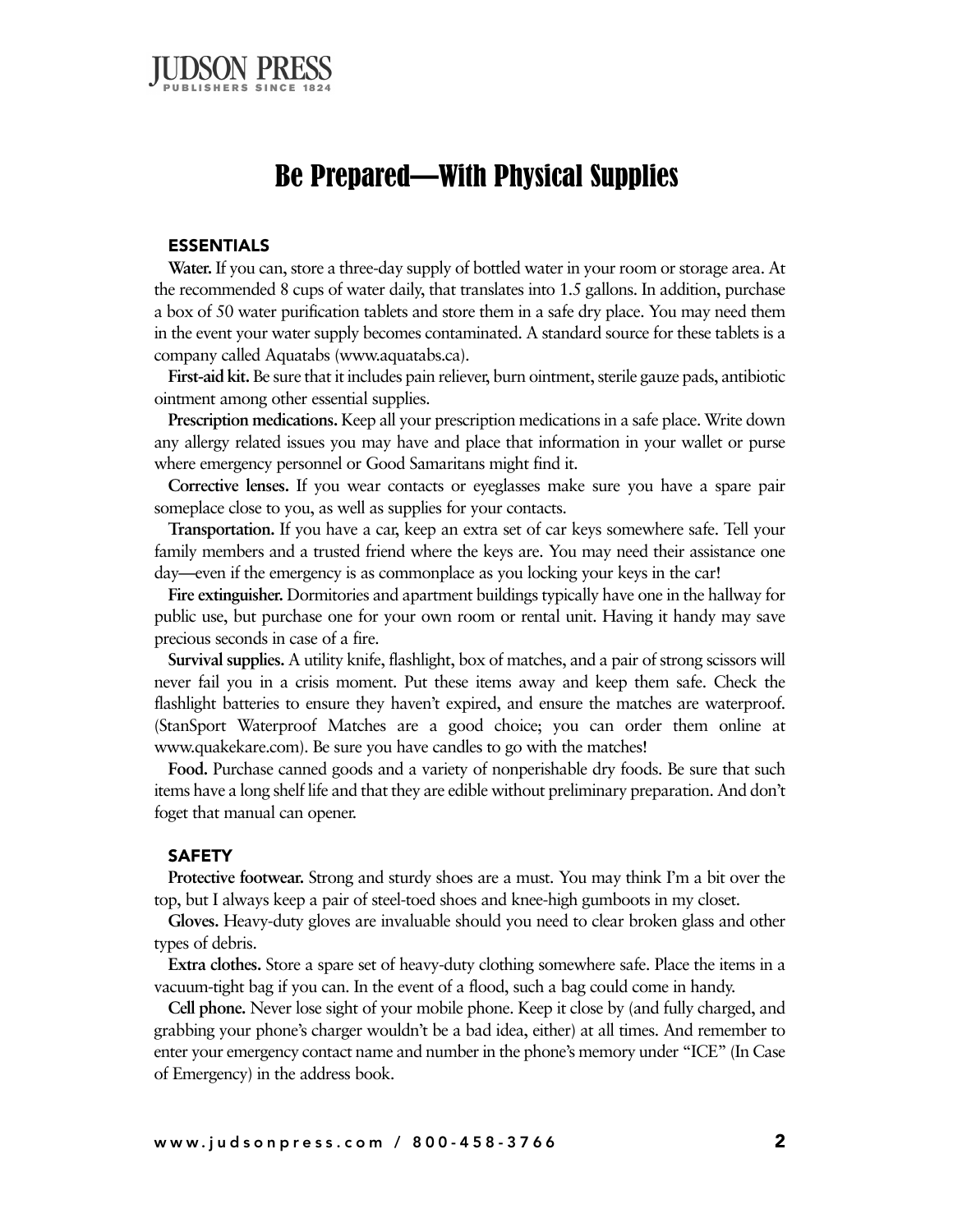

**Map.** A current roadmap of the area will help you avoid disorientation when detours block your normal route of travel.

**Storage containers.** Purchase at least one water-safe container of some sort in which to store essential documents, cherished belongings, and valuable electronics.

**Writing implements.** Pens, pencils, and permanent markers are good items to have on hand in an emergency. Place them along with writing paper in a Ziploc bag.

**Miscellaneous.** What is your favorite book? How about that favorite puzzle book? Buy an extra copy and store it with your emergency supplies. Like to play cards? Keep a spare deck with your survival kit. A portable radio will be useful for information as well as entertainment. You will be thankful to have something to while away your time should you ever be stranded in a crisis situation.

#### **SANITATION SUPPLIES**

- Antibacterial hand sanitizer
- **■** Soap, both bar and liquid
- Toothpaste and toothbrush
- Shampoo
- Medicated power
- **■** Feminine hygiene products
- Bath towels
- Paper towels
- Box of tissues
- Toilet tissue
- **■** Trash bags

#### **TOOLS AND SUPPLIES**

- **■** Screwdriver (flathead and Phillips)
- Adjustable wrench
- **■** Hammer
- Rope
- Duct tape
- **■** Chalk

#### **REMINDERS**

■ Take a course in first aid and CPR. You never know when the information will come in handy!

■ Learn how to turn off electricity, water, gas, and heating and cooling systems in the building where you live. If you live in a dormitory, ask your resident assistant (RA) or dorm director about emergency measures related to those systems.

■ Make a habit of looking out for hazardous materials that might affect your area of residence, especially if you live off campus. Different types of acids and alkaline substances can sometimes be found in old batteries or poorly marked commercial products. Make sure you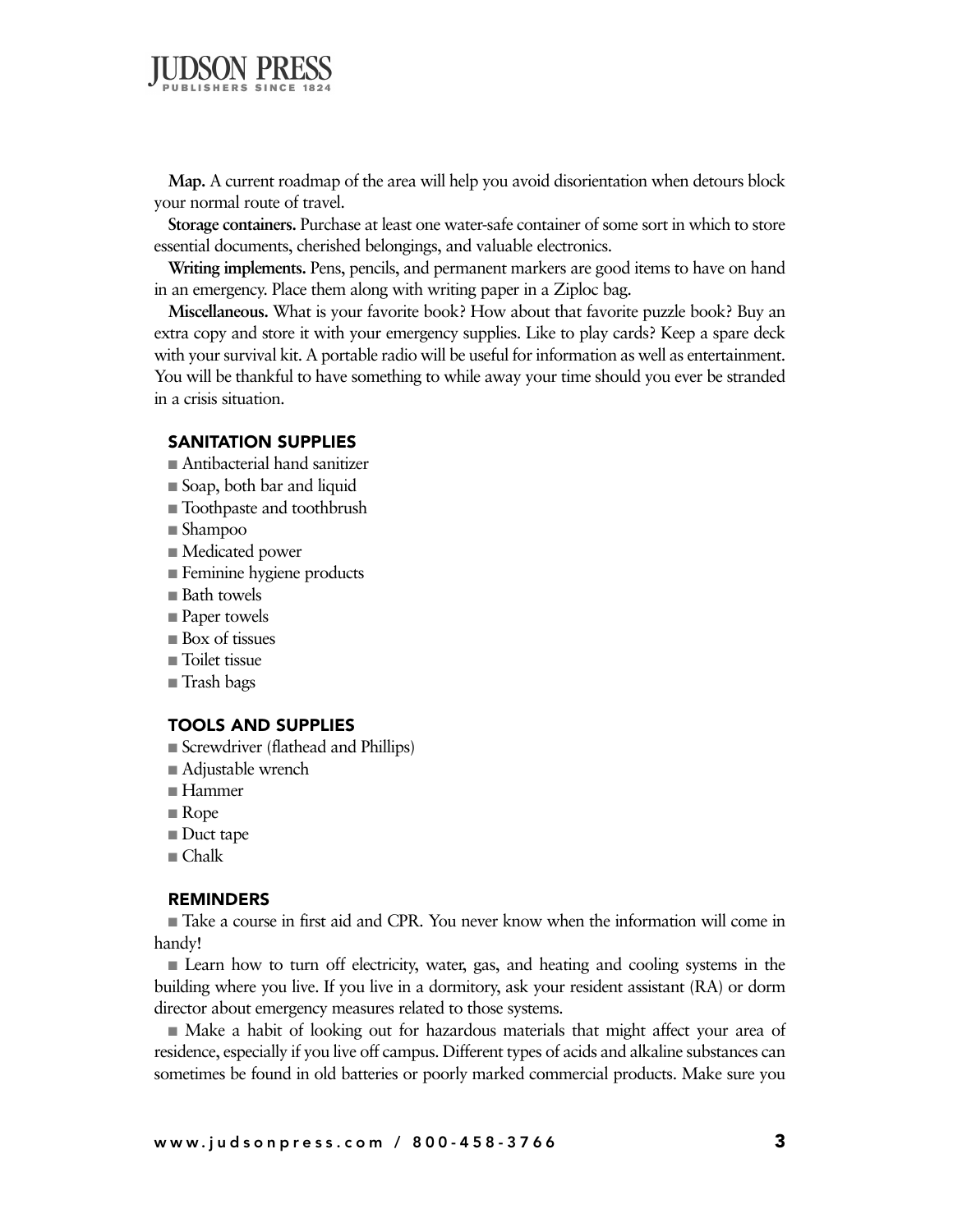

know how to handle such substances.

■ Plan an emergency-response session with your family, roommates, and RA to discuss exit routes, emergency numbers, and meeting places in case of an evacuation.

■ Make sure that a trusted friend or roommate and your RA have your contact information, as well as the emergency contact information for your closest family members. Also give your family the names and contact information of your roommates or other close campus friends. Equipped with such information, they can ensure that you are found in the event of an emergency—on campus or at home.

**■** Develop and discuss with your family alternative ways of contacting you in the event of an emergency. How might your family members locate and communicate with you? Where can loved ones expect to find you—and with whom?

**Establish several different meeting places that are most familiar to you. Make one meeting** place directly outside your apartment, dorm, or rental unit. Identify an alternative rendezvous point away from your campus in the event you cannot return to your dorm or apartment. Then be sure your important contact persons (family as well as friends on campus) have that information at their disposal.

**■** Determine how you will exit your apartment, dormitory, or off-campus rental unit in case of an evacuation. Where are the exits in your building? Locate at least two ways to exit the premises where you reside, and then execute an emergency drill. You want to be confident that you can actually navigate the emergency exit you have planned.

**■** Identify a long-distance emergency contact person. Does that advice sound strange? The Department of Homeland Security and the Red Cross tell us that it is often easier to call long distance than locally during an emergency situation. What out-of-state friend or family member can you call in the event of an emergency? Again, be sure to share this person's information with your immediate family and campus friends or roommate.

■ Make sure you are familiar with your college or university's methods of communication. Watch the daily postings on the bulletin board in your dormitory or the student center. Keep an eye on the video monitor in the student lounge. Know where to look online or what numbers to call to get emergency notifications. These locations serve as pivotal points of reference by which information is shared on a daily basis. Monitor these locations carefully, and should an emergency notification be broadcast, take it seriously!

**■** Become familiar with your state's information and referral hotline. Depending where you are located, 211 or another substitute number can be dialed from any landline telephone and most cell phones. Such numbers offer emergency information regarding the nearst evacuation routes and access to water, food, and shelter.

**■** Visit the following websites for more information about developing an emergency plan and building a disaster supply kit: www.ready.gov and www.redcross.org. To order a readymade, emergency-preparedness kit, go to www.redcrossstore.org.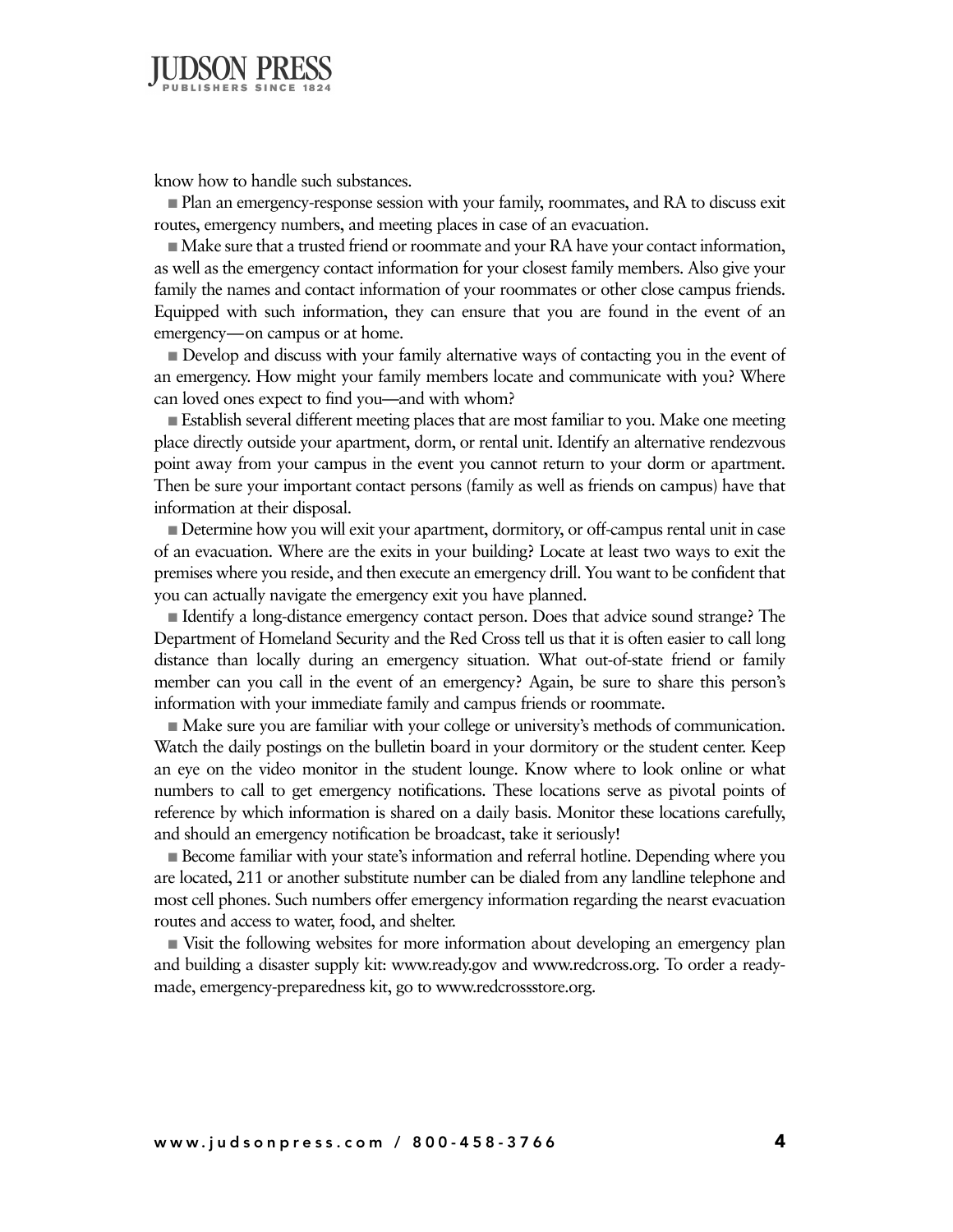

## Be Prepared—With Information Resources

#### **ALCOHOL AND SUBSTANCE ABUSE**

■ The BACCHUS Network (www.bacchusgamma.org)

- College Drinking Prevention (www.collegedrinkingprevention.gov)
- Substance Abuse & Mental Health Services Administration (www.samhsa.org)
- Tobacco Free U (www.tobaccofreeu.org)
- *Additional Online Resources*

■ Alcohol Poisoning — This is a fact sheet from the College Drinking Prevention site (www.collegedrinkingprevention.gov/OtherAlcoholInformation/factsAboutAlcoholPoisoning .aspx).

■ Alcohol Screening — This site helps college students assess drinking patterns and learn about alcohol consumption and health (www.alcoholscreening.org).

■ Wasting the Best & the Brightest: Substance Abuse at America's Colleges & Universities— The 2007 report from the National Center on Addiction and Substance Abuse at Columbia University may be downloaded for free or ordered for \$25.00 at this website (www.casacolumbia.org/supportcasa/item.asp?cID=12&PID=155).

#### **DOMESTIC AND SEXUAL VIOLENCE**

- National Center for Victims of Crime (www.ncvc.org)
- National Center on Domestic and Sexual Violence (www.ncdsv.org)
- National Sexual Violence Resource Center (www.nsvrc.org)
- Network of Victim Assistance (www.novabucks.org)
- New York City Alliance Against Sexual Assault (www.nycagainstrape.org)
- Rape, Abuse and Incest National Network (www.rainn.org)
- Security On Campus, Inc. (www.securityoncampus.org)
- **■** Women's Justice Center (www.justicewomen.com)
- *Additional Online Resources*

**■** Drug-Facilitated Rape: Looking for the Missing Pieces (NCJRS) — This free download is a reprint from the National Institute of Justice's *NIJ Journal* (April 2000) and describes the phenomenon of drug-facilitated rape, including brief summaries on the most common daterape drugs, GHB and Rohypnol (www.ncjrs.gov/pdffiles1/jr000243c.pdf).

■ Stalking Resource Center — This data, provided by the National Center for Victims of Crime, offers information, legislation, statistics, and resources in both English and Spanish (www.ncvc.org/src/main.aspx?dbID=dash\_Home).

#### **MENTAL HEALTH ISSUES**

■ American Foundation for Suicide Prevention (www.afsp.org)

- Campus Blues (www.campusblues.com)
- **■** National Eating Disorders Association (www.nationaleatingdisorders.org)
- National Suicide Prevention Lifeline (www.suicidepreventionlifeline.org)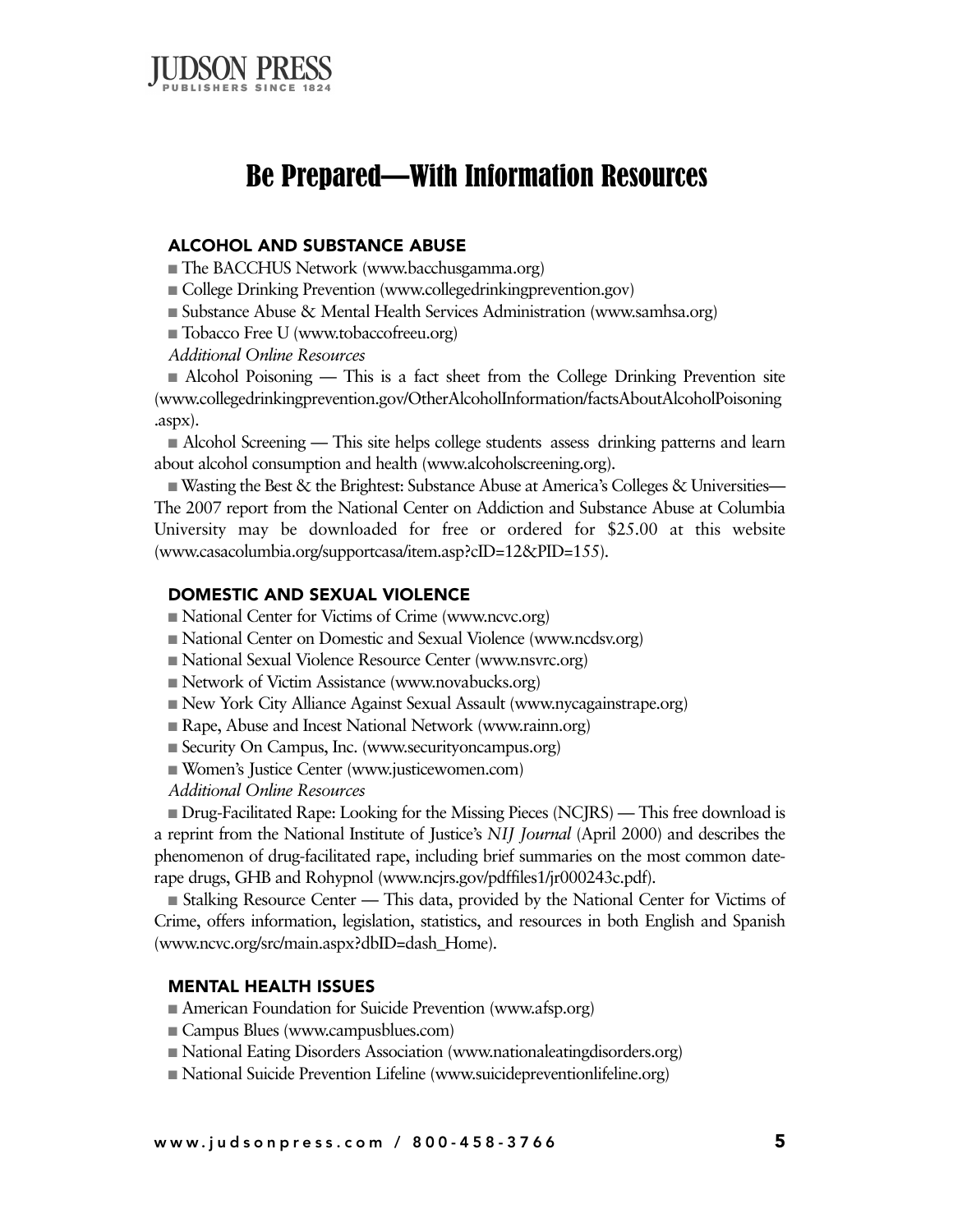

#### *Additional Online Resources*

■ Depression Screening — This site offers college students information about depression and its treatment. In addition, college students can take an online screening test (www.depression-screening.org).

■ *The Truth about Suicide: Real Stories of Depression in College* — This film was produced by the American Foundation for Suicide Prevention. Descriptions, factsheets, and video excerpts are available on the foundation's website (www.afsp.org).

■ "What Do These Students Have in Common?" Booklet — This online booklet from the National Institute of Mental Health helps college students to recognize and deal with depression (www.nimh.nih.gov/publicat/students.cfm).

#### **GENERAL INFORMATION RESOURCE SITES**

■ Go Ask Alice! (www.goaskalice.columbia.edu)

■ Phoenix House (www.factsontap.org)

*Additional Online Resources*

**■** Internet Addiction Self Tests — Free online tests for individuals to test their own addictions (www.netaddiction.com/resources), including an assessment called "Surfing, Not Studying," which deals with student Internet addictions.

### Be Prepared—With the Word of God

#### **TO COMBAT FEAR**

**■** It is the LORD who goes before you. He will be with you; he will not fail you or forsake you. Do not fear or be dismayed. (Deuteronomy 31:8)

■ Even though I walk through the darkest valley, I fear no evil; for you are with me; your rod and your staff—they comfort me. (Psalm 23:4)

**■** The LORD is my light and my salvation; whom shall I fear? The LORD is the stronghold of my life; of whom shall I be afraid? (Psalm 27:1)

■ But even the hairs of your head are all counted. Do not be afraid; you are of more value than many sparrows. (Luke 12:7)

■ But the Lord is faithful; he will strengthen you and guard you from the evil one. (2 Thessalonians 3:3)

■ There is no fear in love, but perfect love casts out fear. . . . (1 John 4:18)

#### **WHEN FACING DISASTER**

**The LORD]** said, "My presence will go with you, and I will give you rest." (Exodus 33:14) ■ The eternal God is thy refuge, and underneath are the everlasting arms: and he shall thrust out the enemy from before thee; and shall say, Destroy them. (Deuteronomy 33:27, KJV)